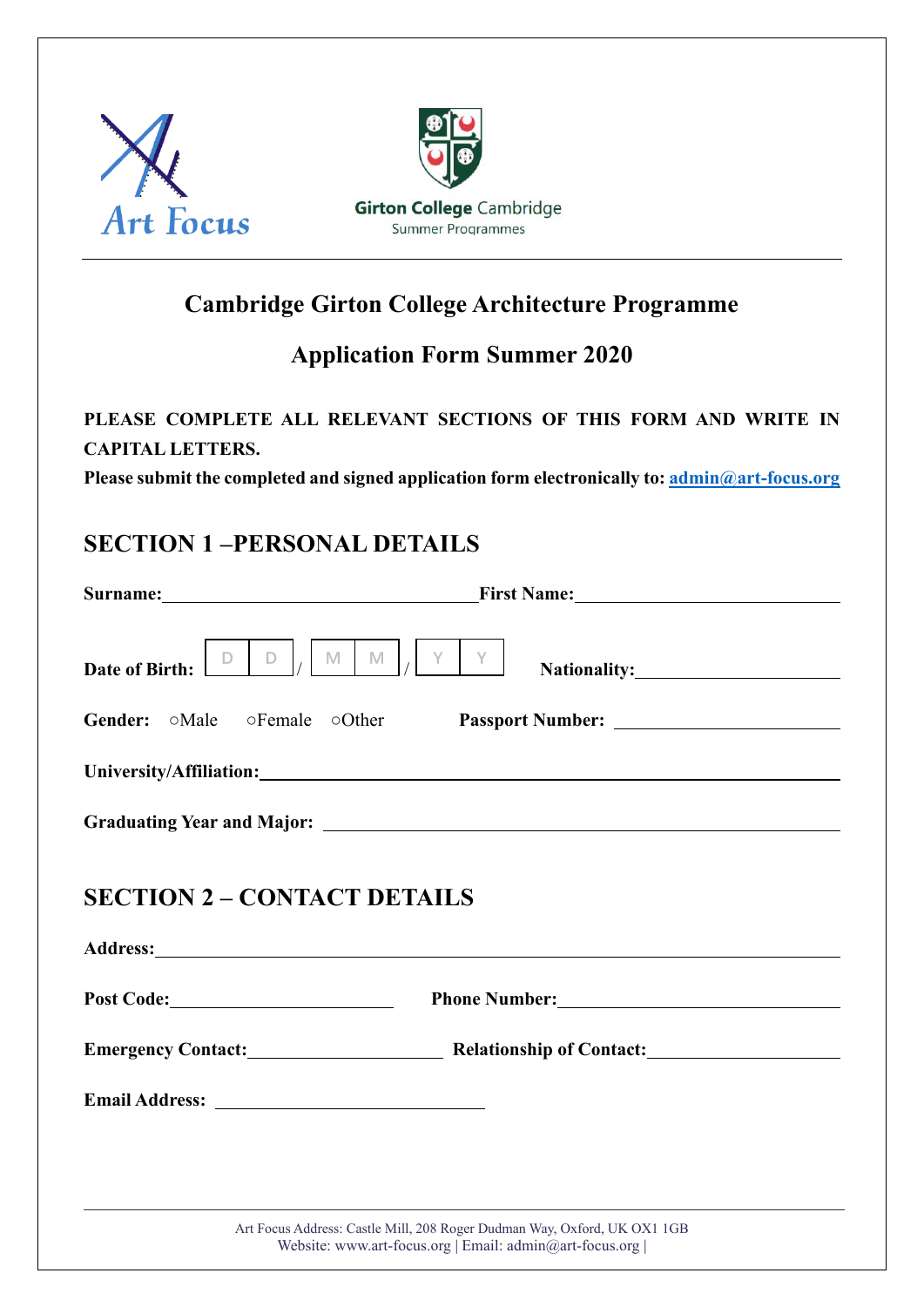# **SECTION 3 – STATEMENT OF INTENT**

**Please explain your motivation to do the course and highlight your relevant professional and/or academic experiences (within 300 words):** 

# **SECTION 4 – SUPPORT INFORMATION**

| Dietary Requirements: OVegetarian ONon-Vegetarian OSpecial Dietary Requirements                                         |  |  |
|-------------------------------------------------------------------------------------------------------------------------|--|--|
| (Please specify your special dietary requirements)<br>The manufacture of the specify your special dietary requirements) |  |  |
|                                                                                                                         |  |  |
| Do you live with the effects of significant injury, long term illness or disability?                                    |  |  |
|                                                                                                                         |  |  |
| If yes, would you need help to evacuate the building in the event of an emergency? $\circ$ Yes $\circ$ No               |  |  |
| Is English your first language? $\circ$ Yes $\circ$ No                                                                  |  |  |
| If no, please state your English Level: (IETLS/TOEFL/SAT/GRE Or Other Result):                                          |  |  |
|                                                                                                                         |  |  |

#### **Art Focus Scholarships:**

- $\Box$  I would like to be considered for the Financial Need Scholarship
- $\Box$  I would like to be considered for the Exceptional Merit Scholarship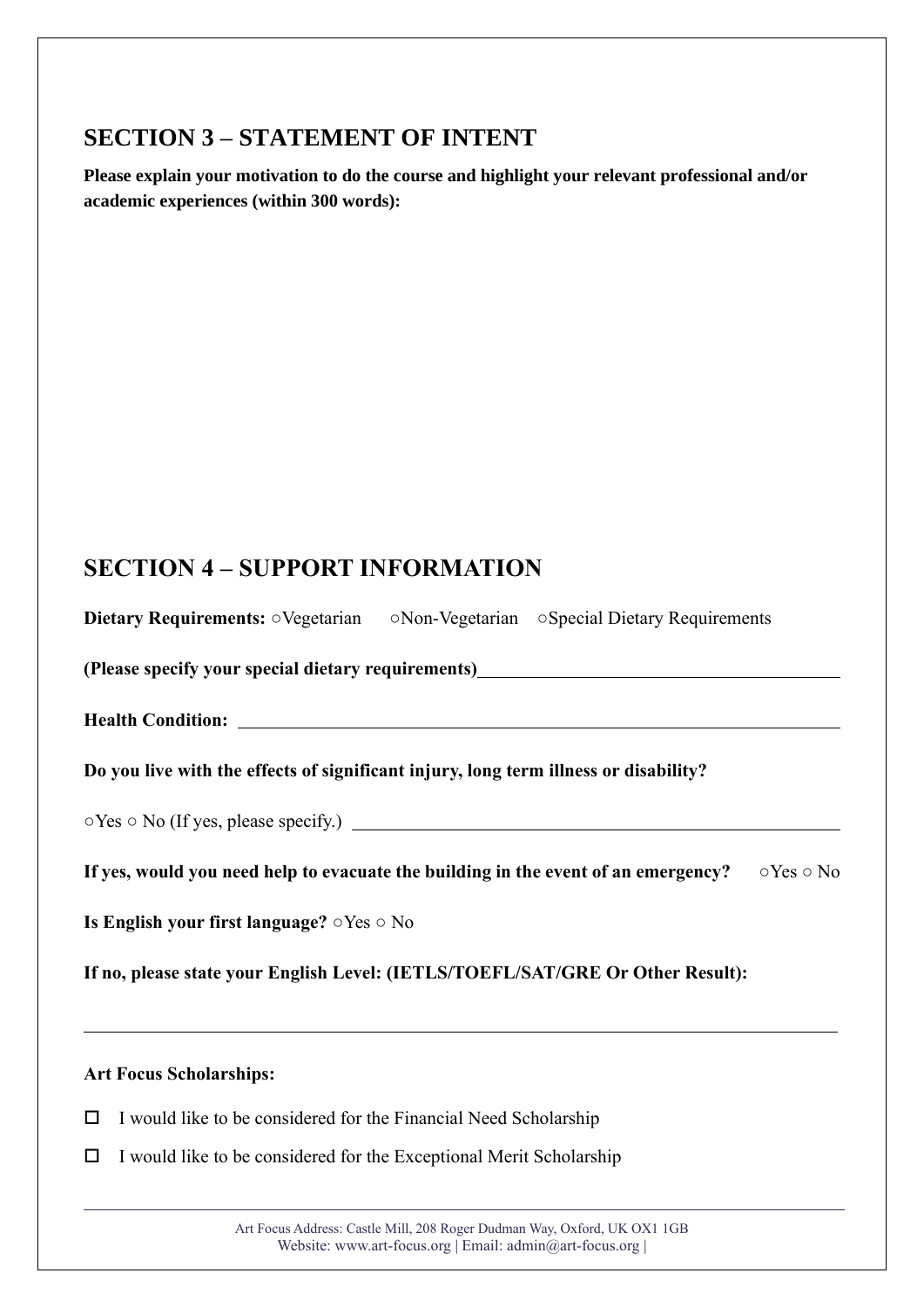## **SECTION 5 – FEES AND REFUND**

- The full payment (£5200) of 30% deposit must be made by the applicant within 10 days of receiving the course Acceptance Letter to confirm their place on the course. The remaining 70% of the total payment must be made before **June 12th, 2020.**
- ⚫ All candidates who submitted the application before **March 26th, 2020** will enjoy an Early Bird Discount of £200 on the full amount of the programme fee.
- The cancellation of the programme by the applicant must be given in writing by email to admin@art-focus.org.
- In the case of cancellation, the applicant shall receive the refund on the following terms outlined below. 5% of the full programme fee shall remain non-refundable for the registration and administration of the programme:

| Period before start date | % Refund       |
|--------------------------|----------------|
| $+120$ days              | 100            |
| 90-119 days              | 70             |
| 60-89 days               | 50             |
| 30-59 days               | 10             |
| $0-29$ days              | $\overline{0}$ |

- ⚫ If the student's visa is rejected before the commencement date of the programme, the student will receive a full refund of the programmes fee upon proof of visa refusal being provided. The registration and administration fee (5% of the full programme fee) shall remain non-refundable.
- We reserve the right to cancel the course if there are insufficient enrolments one month prior to course commencement. If we cancel the course under this circumstance, a full refund will be issued to the applicant.